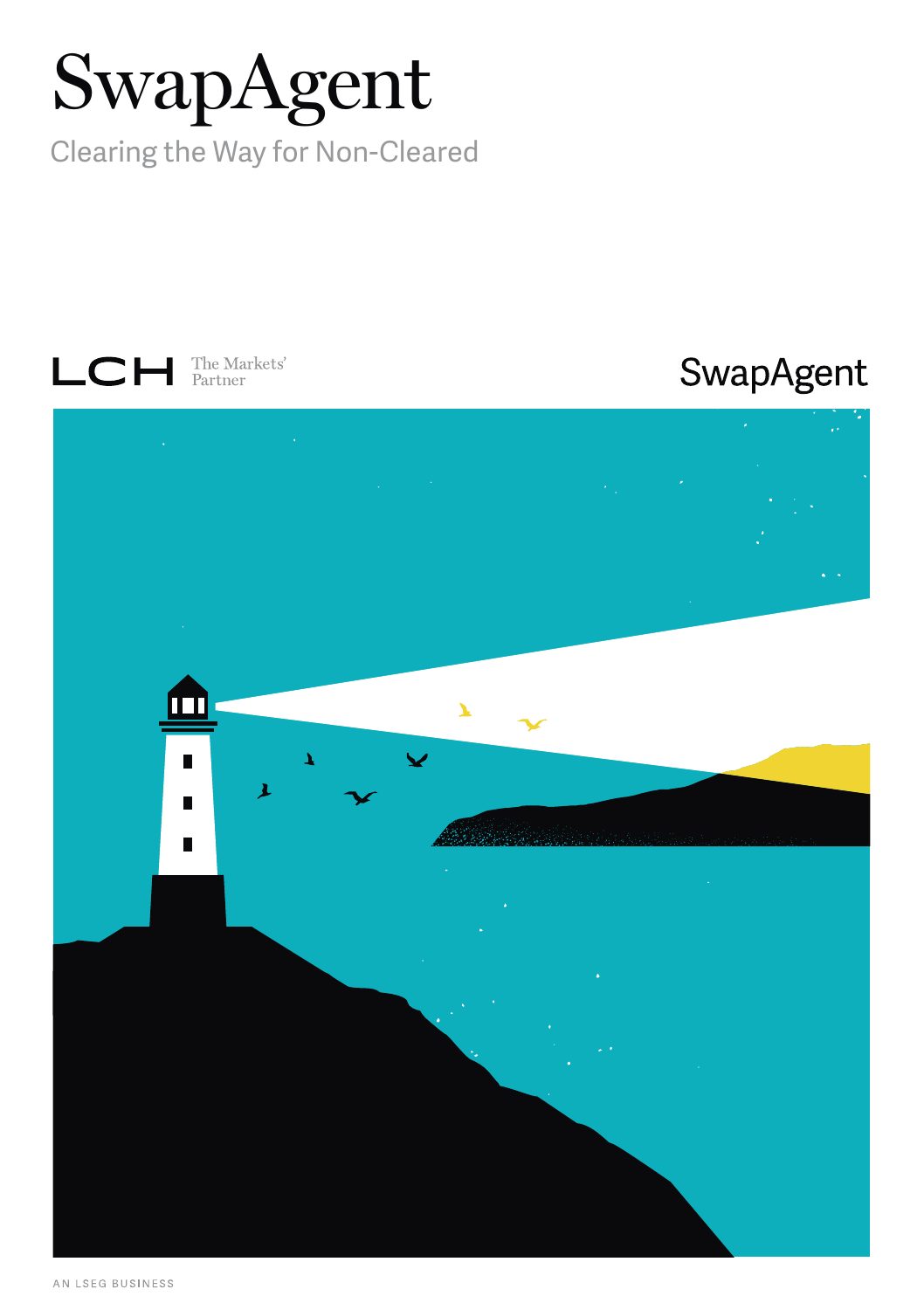SwapAgent simplifies the processing, margining and settlement of non-cleared derivatives



## Driving Efficiencies for Non-Cleared Derivatives

Regulatory change has increased the cost and complexity of trading non-cleared derivatives, impacting products that play a vital role in risk transfer, such as cross-currency basis swaps and swaptions. To address these concerns, SwapAgent is simplifying the processing, margining and settlement of non-cleared rates and FX derivatives.

We're delivering these benefits by extending the clearing infrastructure to the bilateral market without requiring novation to a central counterparty. So, while trades managed by SwapAgent remain fully bilateral, they follow a similar operational process as cleared trades, including centralised trade processing, valuation, margining, risk calculation and optimisation services.

SwapAgent benefits from LCH's expertise in serving and managing risk for the cleared rates and FX derivatives market, where LCH's SwapClear and ForexClear are the market leaders. SwapAgent looks to extend many of the benefits that market participants have become accustomed to in the cleared market, improving the standardisation, efficiency and simplicity of the bilateral derivatives market.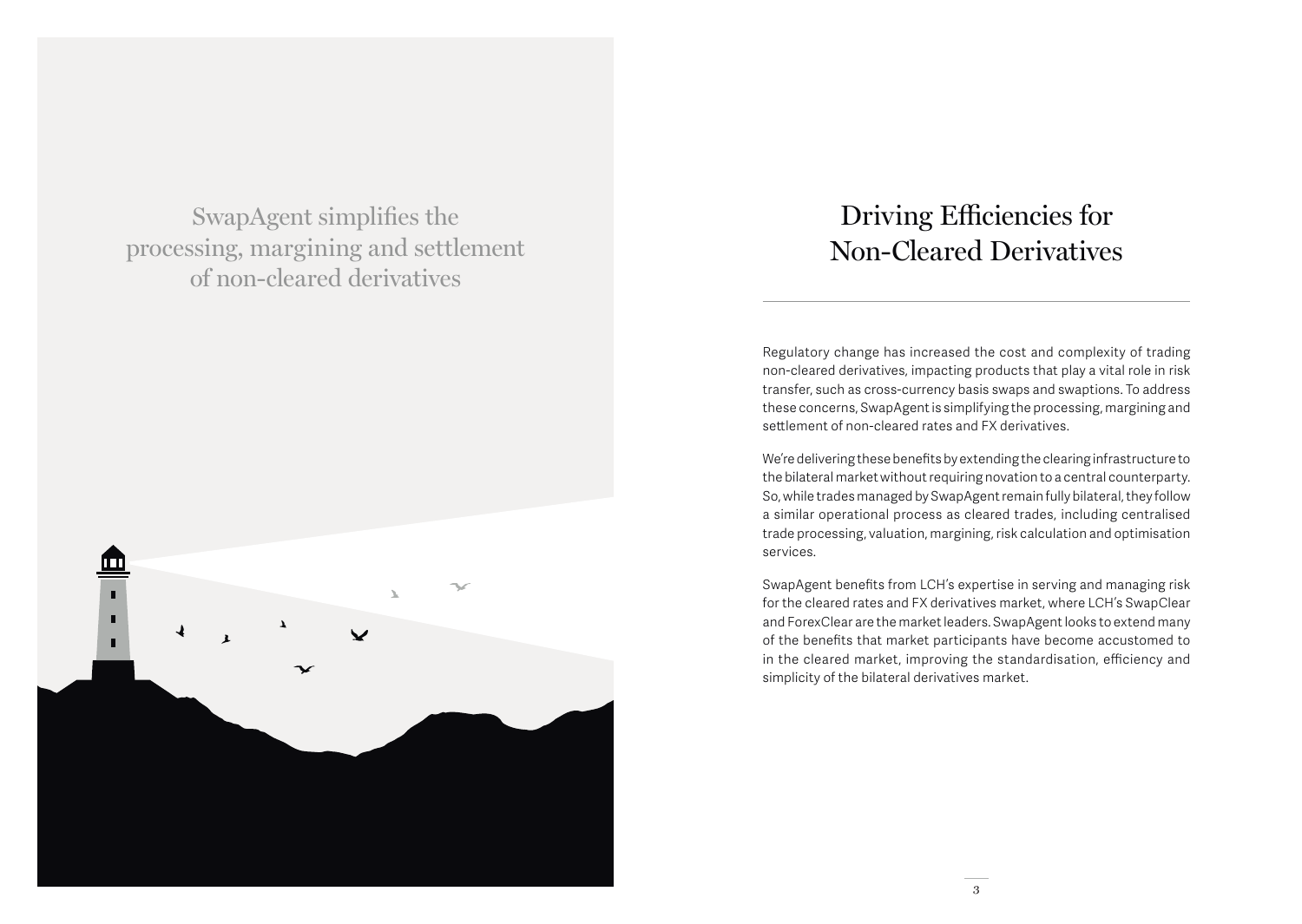### Standardised Approach

SwapAgent improves standardisation, efficiency and simplicity in the bilateral derivatives market by:

- 01. Standardisation of risk factors, collateralisation and settlement process, and document terms
- 02. Uniform end-to-end trade processing and life cycle management
- 03. Independent valuation and dispute elimination for SwapAgent trades
- 04. Elimination of unnecessary payment flows (e.g., netting coupons and variation margin)
- 05. Increased ability to move trades between counterparties and to the clearing house without funding impacts driven by collateralisation terms
- 06. STP integration with the leading optimisation and compression platforms

SwapAgent streamlines and standardises collateral documentation. We do this by introducing a rulebook under which participants are bound by standardised collateralisation and settlement terms that apply to trades submitted to the SwapAgent service — without the need for amendments to existing bilateral agreements.

#### **SWAPAGENT ADVANTAGES**

| <b>Category</b>                                 | <b>Bilateral</b><br><b>SwapAgent</b> | <b>Bilateral</b><br><b>Today</b> | <b>SwapClear</b> |
|-------------------------------------------------|--------------------------------------|----------------------------------|------------------|
| <b>Standardised Collateral</b><br>Documentation | $\sqrt{ }$                           | X                                |                  |
| <b>Standardised Trade Processing</b>            | $\sqrt{ }$                           | X                                |                  |
| Independent Valuation Agent                     | $\sqrt{}$                            | X                                | J                |
| Dispute Elimination                             | $\sqrt{ }$                           | $\times$                         | $\sqrt{}$        |
| <b>VM/Coupon/Interest Netting</b>               | $\sqrt{ }$                           | $\times$                         | $\sqrt{}$        |
| <b>Standardised Risk Factor</b><br>Calculation  | $\sqrt{ }$                           | $\times$                         | $\sqrt{}$        |
| <b>Standardised Payment</b><br>Processing       | $\sqrt{ }$                           | $\times$                         | $\sqrt{}$        |
| <b>Cross-Currency and Swaptions</b>             | $\sqrt{}$                            | J                                | $\times$         |
| <b>Central Counterparty</b>                     | $\times$                             | $\times$                         | $\sqrt{}$        |
| Default Fund                                    | $\times$                             | x                                | $\cdot$          |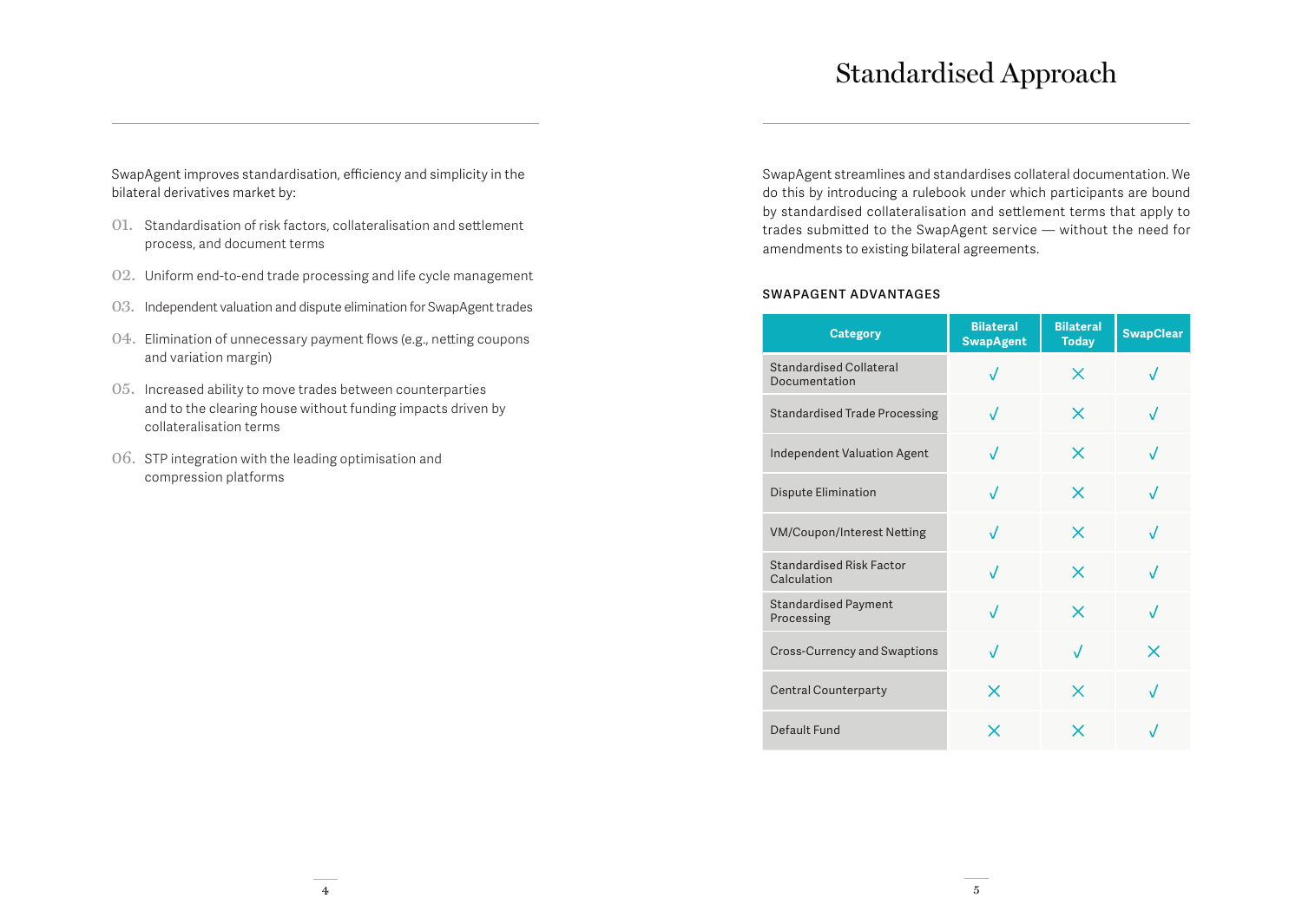#### **CROSS-CURRENCY BENEFITS**

SwapAgent brings many of the efficiencies of the SwapClear and ForexClear services to the bilateral market, allowing vital risk-mitigating products such as cross-currency swaps and swaptions to trade more efficiently in bilateral markets. With the launch of cross-currency swaps in its service, SwapAgent introduces the standardisation, valuation, netting, capital and settlement benefits of its service to a new product class. Benefits include:

- 01. Broad market support
- 02. Strong drive for capital standardisation
- 03. No changes to traded risk or product
- 04. Product support for all cross-currency products across six pairs
- 05. Affirmation platforms live for trade input
- 06. Trading community informed, educated and supported
- 07. Back-loading support via same channels as clearing

#### **PRODUCT COVERAGE**

| <b>Product</b>                     | <b>Indices</b>                                                  | Index<br><b>Tenors</b> | <b>Notional</b><br><b>Type</b> | <b>FX Exchanges</b>                                                              | Quotation                                                                                                                        |  |
|------------------------------------|-----------------------------------------------------------------|------------------------|--------------------------------|----------------------------------------------------------------------------------|----------------------------------------------------------------------------------------------------------------------------------|--|
| Fixed-Fixed                        | Fixed vs<br>Fixed                                               | N/A                    | Fixed                          | <b>AllCombinations</b><br>Allowed (With/<br>Without Initial/<br>Final Exchange)  | <b>Fixed Rates</b><br><b>Both Sides</b>                                                                                          |  |
| Fixed-Float                        | Fixed vs<br><b>Float</b>                                        | 1m, 3m,<br>6m. 12m     | Fixed                          | As Ahove                                                                         | <b>Fixed Rate</b><br>and Spread Over<br>Float Rate                                                                               |  |
| Float-Float                        | CCY <sub>vs</sub><br>USD or<br><b>EUR</b>                       | 1m, 3m,<br>6m, 12m     | Fixed, FX<br>Resettable        | As Ahove<br>for Fixed<br>Notional Type<br>For FX<br>Resettable:<br>Same as Above | Spread on One<br>or Both Indices<br>(Fixed Notional<br>Type)<br>Spread on IBOR<br>Index Only (FX<br>Resettable<br>Notional Type) |  |
| Currency<br>Pairs vs<br>USD or EUR | AUD, CAD, CHF, DKK, EUR, GBP, HKD, JPY, MXN, NOK, NZD, SEK, SGD |                        |                                |                                                                                  |                                                                                                                                  |  |

#### **LCH. THE MARKETS' PARTNER**

LCH builds strong relationships with credit, equity, fixed income, FX and rates market participants to help drive superior performance and deliver best-in-class risk management. With our accumulated experience and expertise, we are uniquely positioned to help members and clients increase capital and operational efficiency, while adhering to an expanding and complex set of cross-border regulations. Working closely with our stakeholders, we have helped the market transition to central clearing and introduced an array of innovative enhancements, including compression, sponsored clearing, credit index options clearing, contracts for differences clearing, the launch of LCH Spider, our portfolio margining tool, and LCH SwapAgent for managing uncleared swaps. When combined with an uncompromising commitment to service delivery, it's no surprise that LCH is the natural choice of the world's leading market participants.

#### **DISCLAIMER**

This document has been provided to you for informational purposes only and is intended as an overview of certain aspects of or proposed changes to the SwapClear, ForexClear, Listed Interest Rates, SwapAgent and/or any other service provided by LCH Group Holdings Limited ("LCH Group") or any of its group undertakings (group undertakings shall be construed in accordance with section 1161 of the Companies Act 2006; each an "LCH Group Company"). LCH Limited is supervised by the Bank of England within the UK regulatory framework, registered as a derivatives clearing organisation with the U.S. Commodity Futures Trading Commission ("CFTC") and recognised as a third-country CCP under Regulation (EU) No. 648/2012 of the European Parliament and of the Council of 4 July 2012 on OTC derivatives, central counterparties and trade repositories ("EMIR"). LCH SA is regulated and supervised in France by the Autorité des Marchés Financiers, the Autorité de Contrôle Prudentiel et de Résolution and the Banque de France, authorised as an E.U. CCP under EMIR, registered as a derivatives clearing organisation with the CFTC and as a clearing agency with the U.S. Securities and Exchange Commission. LCH Limited and LCH SA also hold licenses in other jurisdictions in which they offer their services. More information is available at www.lch.com. The relationship of an LCH Group Company with its members is governed solely by its rulebook and certain other ancillary documentation, as applicable. This document does not, and does not purport to, contain a detailed description of any aspect of a service provided by an LCH Group Company or any other topics discussed in this document, and it has not been prepared for any specific person. This document does not, and does not seek to, constitute advice of any nature. You may not rely upon the contents of this document under any circumstance and should seek your own independent legal, investment, tax and other advice. The information and any opinion contained in this document does not constitute a recommendation or offer with respect to any derivative contract, financial instrument, security or service. No LCH Group Company makes any representation, warranty, condition or guarantee (whether express or implied) that the contents of this document are accurate, complete or up-todate, and makes no commitment to offer any particular product or service. No LCH Group Company shall have any liability for any losses, claims, demands, actions, proceedings, damages, costs or expenses arising out of, or in any way connected with, the information contained in this document, except that each LCH Group Company accepts liability that cannot be excluded by applicable law. Copyright © LCH Limited 2022. All rights reserved. SwapClear, ForexClear and SwapAgent are registered trademarks of LCH. The information contained in this document is confidential. By reading this document, each recipient agrees to treat it in a confidential manner and will not, directly or indirectly, disclose or permit the disclosure of any information in this document to any other person (other than its regulators or professional advisers who have been informed of the confidential nature of the information) without the prior written consent of LCH Group Company.